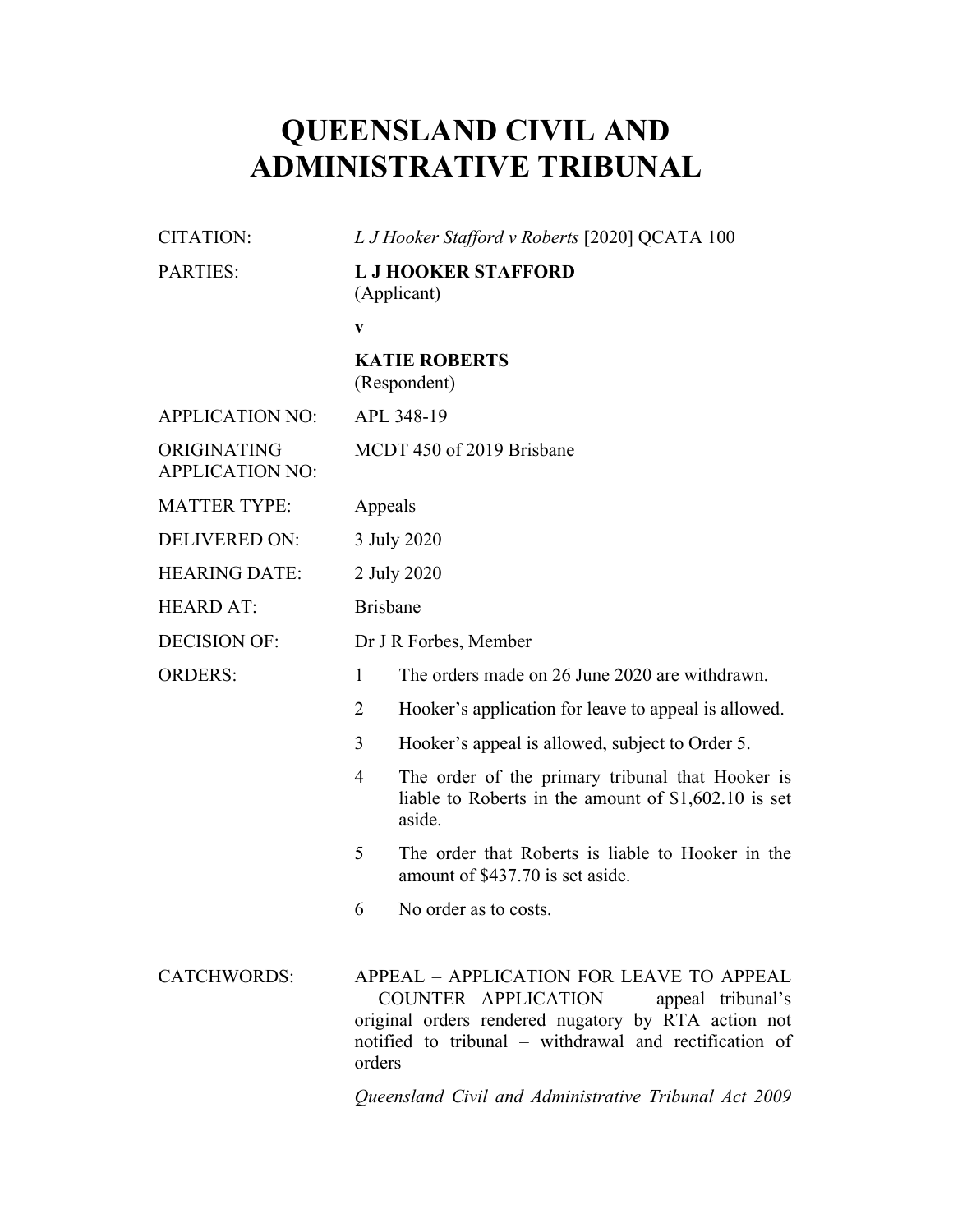*(Qld)* s 32 *Residential Tenancies and Rooming Accommodation Act 2008* (Qld) s 491 *Caruana v Harcourts Proactive Results Pty Ltd* [2012] QCATA 55 *Gubier v Queensland Department of Housing and Public Works* [2020] QCATA 23

**APPEARANCES** REPRESENTATION: This matter was heard and determined on the papers pursuant to s 32 of the *Queensland Civil and Administrative Tribunal Act* 2009 (QCAT Act).

## **REASONS FOR DECISION**

- [1] On 26 June 2020 the appeal tribunal determined an application by L J Hooker Stafford ('Hooker') for leave to appeal from a decision of the primary tribunal ('the June decision').
- [2] The primary tribunal ordered that the Residential Tenancies Authority ('RTA') repay a bond of \$1,540 in full to the tenant Roberts.
- [3] But the June decision ordered that the RTA pay \$430.70 of the bond Hooker, and the balance of \$1,109.30 to Roberts
- [4] However, after the publication of the June decision the appeal tribunal was told for the first time that, notwithstanding Hooker's application for leave, the RTA had repaid the bond in full to Roberts. It is necessary, therefore, to revise the orders in the June decision.
- [5] The appeal tribunal's order setting aside the award of \$1,602.10 to Roberts for loss of amenity will stand, for the reasons set out in paragraphs [20] to [22] of the June decision. In a word, Roberts failed to lodge her claim while her tenancy was current.
- [6] But the primary tribunal's award of \$437.70 on Hooker' counterclaim for damage to the premises needs further consideration. In consequence of the RTA's action it can no longer be paid out of the bond.
- [7] Roberts, acting in person, raised no question about the validity of the counterclaim. However, as explained in paragraph [21] of the June decision, a tribunal may raise a jurisdictional issue on its own initiative.
- [8] Hooker's counterclaim alleged breaches of the lease. A claim that amounts to a breach of a residential tenancy, including a counterclaim, must be brought within the inelastic<sup>1</sup> time limit in section 491 of the *Residential Tenancies and Rooming Accommodation Act 2008*  (Qld):

<sup>&</sup>lt;sup>1</sup> *Gubier v Queensland Department of Housing and Public Works* [2020] QCATA 23 at [8]-[9]; *Caruana v Harcourts Proactive Results Pty Ltd* [2012] QCATA 55.